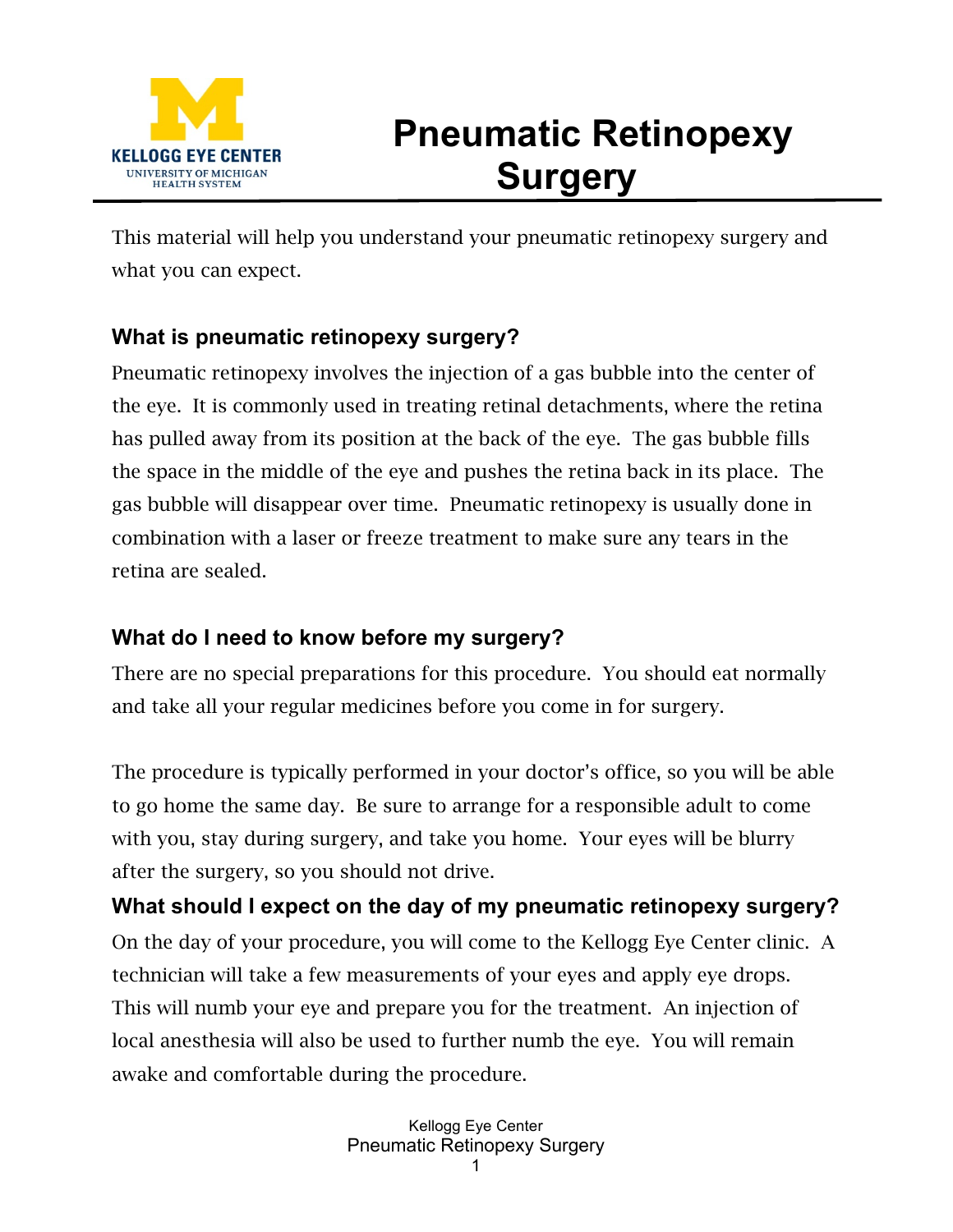After the anesthesia takes effect, your eye doctor will inject the gas bubble into your eye. The bubble fills the space of the tear and flattens the retina against the back wall of the eye. Your eye doctor will likely position your head in a certain way so that the bubble reaches the tear.

The eye doctor will use either a laser or freeze treatment (called "cryopexy") to seal any tears in the retina. The freeze treatment is done just before the gas bubble is injected. The laser treatment is used either after the gas bubble is injected or the following day.

#### **What should I expect after my surgery?**

Your doctor may patch your eye for several hours. You will likely need to return for a follow-up visit the next day, and again a week later. Your eye will be red and puffy, and you may have some mild pain. Your doctor may prescribe pain medications and/or steroid eye drops to make you more comfortable. You must restrict your activity for the first week to help your eye heal properly.

Your eye doctor will give you specific instructions on how to position your head so that bubble stays in the right place and the retina heals correctly. You will need to position your head for 1-2 weeks. It may take up to a month for the bubble to completely go away. It is important that you do not fly in an airplane, scuba dive, or use nitrous oxide ("laughing gas") until the gas bubble is gone. This will lead to an unsafe change in eye pressure.

Your eye doctor will let you know when it is safe to go back to your normal activities.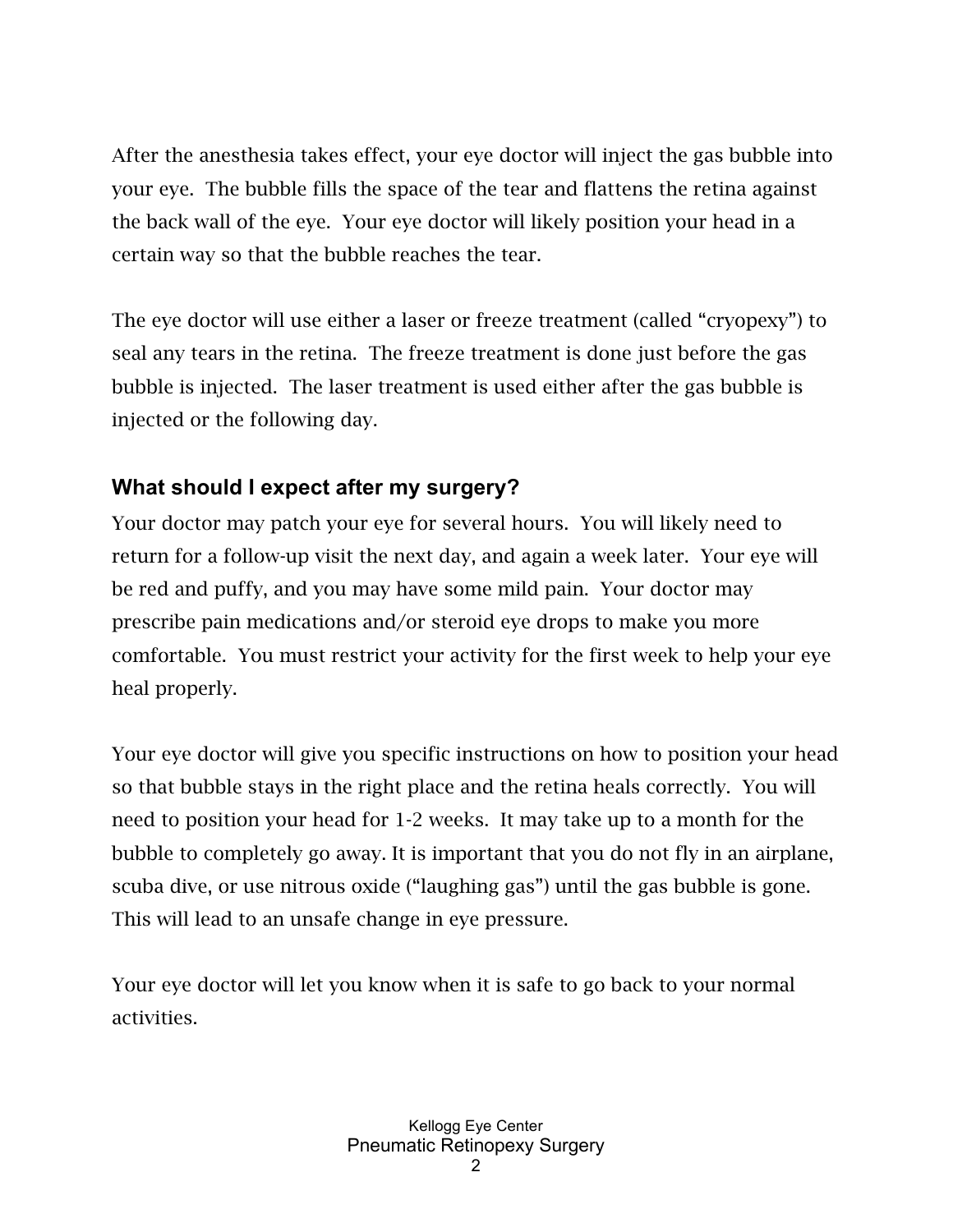Your vision will improve slowly over time. Your best vision may not return until months following surgery.

#### **Are there any complications related to pneumatic retinopexy surgery?**

With any surgery, there is a chance of a complication. Your doctor will discuss many of these with you when s/he talks with you about consenting to surgery. There is also the chance that your retina detaches again. If this happens, you will need to have further surgery.

You should call your eye doctor right away if you have any of these symptoms (or any others that worry you):

- Increased pain not helped by Tylenol<sup>®</sup> (Acetaminophen)
- Change in vision
- Any redness or swelling around the eye gets worse

If you call the clinic after clinic hours, you will be told how to get in touch with the eye doctor on call. There is an eye doctor on call every day of the year.

**For more information, scan this code with your smartphone or visit the website listed.**



http://www.webmd.com/eye-health/pneumatic-retinopexy-for-retinaldetachment